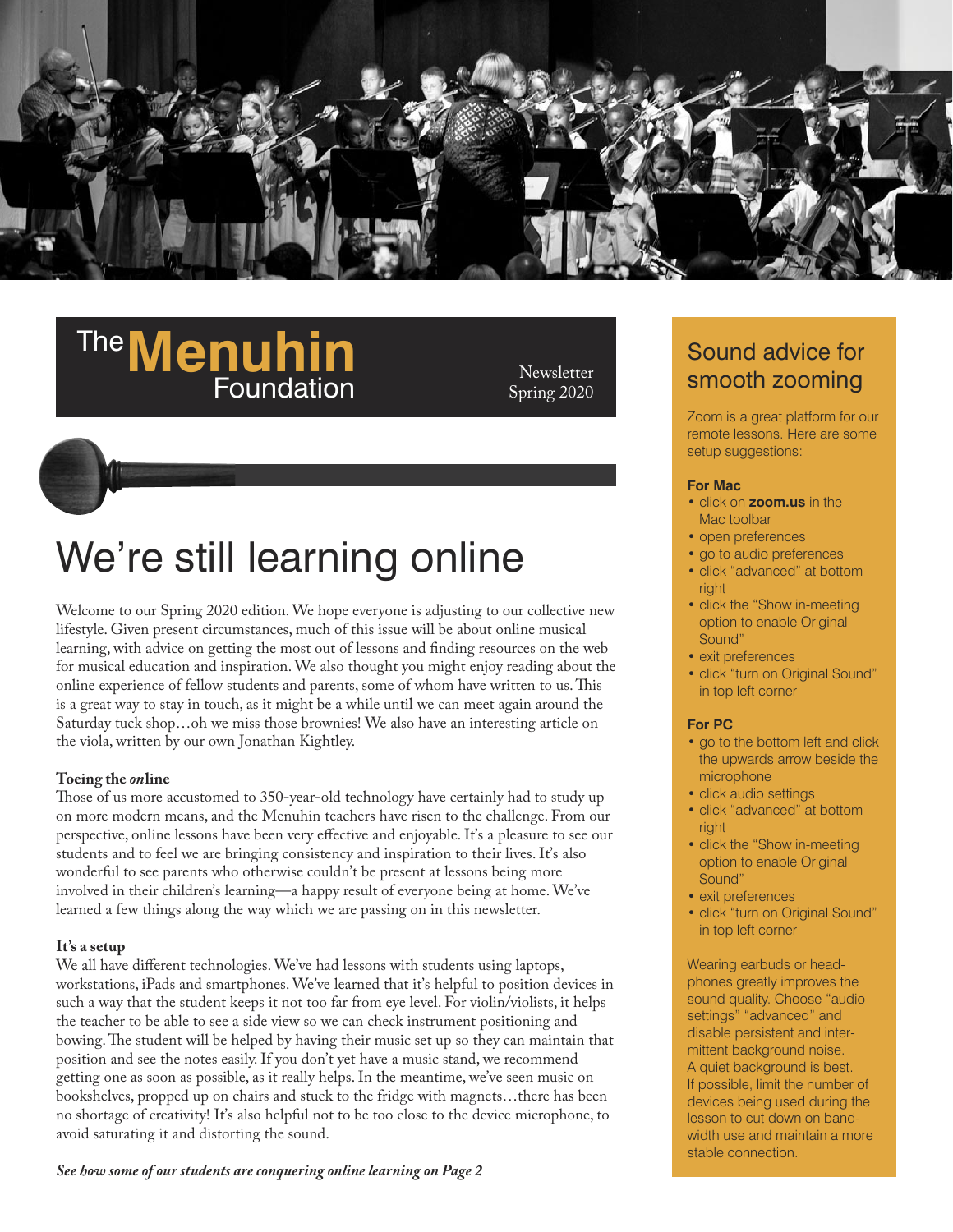#### From the frontlines

## Virtual lessons are a big hit

*Some of our students and parents tell us how their online studies are going*

I really enjoyed the Menuhin<br>
Foundation classes online.<br>
Not only was it easy to tune Foundation classes online. Not only was it easy to tune my instrument with clear instructions, but it felt just like my regular classes in the music room. During the pandemic I encourage you to play or learn an instrument online with Menuhin. It's fun, and it really saved me from boredom! **'**





LABMRS exams have been cancelled and<br>
I cannot take my Grade 3 exam. Instead<br>
I am now working towards Grade 4 by I cannot take my Grade 3 exam. Instead I am now working towards Grade 4 by learning new pieces and scales over the computer. I do think it is helpful to have a parent in the room because they can help tune my violin and take notes. Ms. Haslam is also teaching theory on Zoom and it is going well. She has a whiteboard to draw theory notes. **'**

**Bella Correia, violin**  *Bella's dad Walter writes:* 

When Menuhin announced that teachers would continue **'** the lessons via virtual meeting, we were wondering how it would work out for the kids. We have never done this before and didn't really know what to expect. There was a learning curve. The first lesson was like preparing for a production: there were things that had to be adjusted, such as proper lighting, distance of the device's microphone from the student, positioning of the student at a certain angle so the teacher could see the violin's fingerboard and the bow.

Bella would sometimes forget to always be in front of the camera; she'd disappear and we had to pull her back in! But once everything was in place, it all went smoothly.

For families with young kids like us, it meant more parental involvement, which we thought was great; in a normal lesson, we usually just watch and listen. Now we had to learn how to tune the violin and count the number of bars. In one lesson, Ms. Black taught Bella how to tune the violin herself, which we thought was excellent. We wouldn't have learned these new things, if not for the virtual lessons.



**Bella: The first online ' lesson felt very different because so many people were online that it was laggy and I could hardly hear. But the next two lessons were better and I've gotten used to it. I'm learning Grade 3 2019 h** and 2020 pieces for violin.

#### **Tuning tips**

Our hearts go out to parents of young students who are having a crash course in tuning little instruments. You've been doing really well. Here are some helpful tips:

Always make sure you are sounding the string while turning the peg or fine tuner, in order to hear the result. If you aren't used to tuning, it's very easy to overtighten a string to the point of breakage. Finding a new string right now isn't easy.

If you aren't confident in your ability to find the correct pitch, try using an online tuner. Here are two free ones that don't require any downloading:

#### **[www.tunestrings.com](https://www.tunestrings.com/)**

This app plays the tones for each instrument's strings, so you can match them. **[www.tuner.ninja](https://tuner.ninja/)** 

This shows what pitch you are playing by responding to a sound. You'll need to be comfortable knowing what pitch to look for.

If in doubt, contact your teacher. We are much happier knowing a student is playing with a tuned instrument, and we're here to help.

We also encourage students to explore the many wonderful performances available on YouTube. A really fun duo to follow is **TwoSetViolin**, who are very entertaining with just the right amount of silliness. Some ensembles have made incredible performances collectively from their own homes. One notable performance is *Appalachian Spring* by Aaron Copeland, by the Toronto Symphony Orchestra: **[https://www.youtube.com/](https://www.youtube.com/watch?v=5rzZ2F18Mwl&feature=youtu.be) watch?v=5rzZ2F18MwI& feature=youtu.be**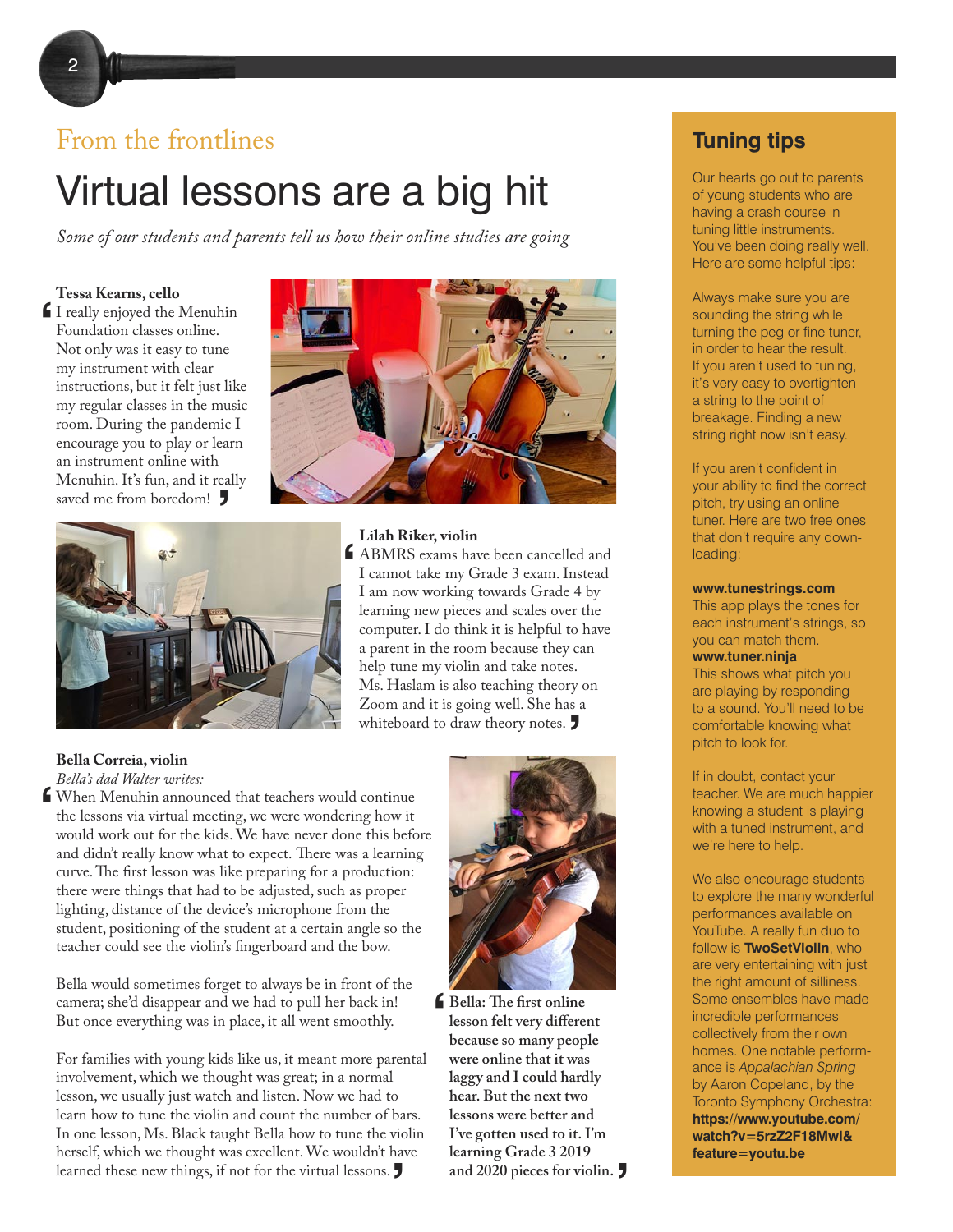# Teacher's Corner

## In praise of the viola

The viola came to prominence during the early 16th Century in northern Italy. Early makers were Andrea Amati and Gasparo Da Salo. The viola was mainly used in works for ensemble, playing the inner voices; often there would be an alto viola part and a tenor viola part. The viola became somewhat standardised in dimension, although not to the extent of the violin. Today's viola makers have a variety of models to draw inspiration from, and the back length often ranges from 16–17 inches.

The viola played an inner voice part alongside the second violin in forms such as the string quartet and orchestral works. Many composers took up the viola, including Bach, Mozart, Beethoven, Dvorak, Bridge and Britten. J. S. Bach's son, C. P. E. Bach remarked that his father was "the greatest expert and judge of harmony; he liked best to play the viola, with appropriate loudness and softness."

The viola has four strings tuned in descending order to A, D, G and C. It is five notes below the violin and an octave above the cello. It plays music written in the alto clef, occasionally in the treble clef for higher passages. This middle voice is characterised as dark, rich, sonorous and melancholy. Due to its pitch viola strings are a little thicker and heavier than the violin, and it requires a slightly heavier bow. When changing from violin to the viola a player needs to make adjustments to the left arm, often bringing the elbow a little further under the instrument to reach the lower strings. The increase in length requires the player to adjust to wider spacing between the fingers and adopt a different approach to vibrato and choice of fingering.

The increase in bow weight means a different amount of weight transferred to the string. Violists often have a sense of drawing sound from the shoulder or centre of the back. They are encouraged to develop a practise of Son Filé, meaning sound spun. This practice encourages (rather than forces) a greater resonance and body of sound through a combination



String teacher Jonathan Kightley

of weight, bow speed and contact point as an alternative to pressing harder.

The viola came to prominence as a solo instrument in the early 20th Century, promoted by two great players—Lionel Tertis and William Primrose. They commissioned and inspired composers such as William Walton, Béla Bartok and Raph Vaughan Williams, who wrote concerto works for the instrument. Paul Hindemith began his career as a violinist but switched to the viola, writing concerto, solo and chamber works. Today we have many fantastic violists and a vast repertoire of solo, chamber and orchestral music to explore and enjoy.

*—Jonathan Kightley*

#### **Recommended listening**

Here are suggested recordings of a few of my favourite works, available to stream on Spotify or YouTube.

#### **J. S. Bach, Brandenburg Concerto No. 6: Movement II, Adagio ma non tanto**

#### *Orchestra of the Age of Enlightenment, J. S. Bach Brandenburg Concertos*

[https://open.spotify.com/track/2zCudbJzuHnZ2xSuELjmMj?si=](https://open.spotify.com/track/2zCudbJzuHnZ2xSuELjmMj?si=qmj3puUdRr2gLNt0ND0-Rg) [qmj3puUdRr2gLNt0ND0-Rg](https://open.spotify.com/track/2zCudbJzuHnZ2xSuELjmMj?si=qmj3puUdRr2gLNt0ND0-Rg) 

#### **W. A. Mozart, Sinfonia Concertante in E flat Major, K. 364: Movement III, Presto**

*Maxim Vengerov, violin, Lawrence Power, viola, UBS Verbier Festival Chamber Orchestra. Recorded live at the BBC Proms* <https://youtu.be/kH9IsBhAZdI>

#### **J. Brahms, Variations on a Theme by Haydn, Op. 56a: Variation VII, Grazioso**

*Wiener Philharmoniker, Sir John Barbirolli, Warner Classics* 

[https://open.spotify.com/track/5hXoCx8N2apOGL03HmNJ9y?si](https://open.spotify.com/track/5hXoCx8N2apOGL03HmNJ9y?si=mmN8CmMtTvOTWEPCsNUWyQ) [=mmN8CmMtTvOTWEPCsNUWyQ](https://open.spotify.com/track/5hXoCx8N2apOGL03HmNJ9y?si=mmN8CmMtTvOTWEPCsNUWyQ) 

#### **P. Hindemith, Sonata for solo viola, Op. 25 No.1: Movement IV**

Rasendes Zeitmass. Wild. Tonschönheit ist Nebensache. (As fast as possible with no regard for tone) *Antione Tamastit, viola, hr-Sinfonieorchester, Alte Oper Frankfurt*  <https://youtu.be/NyuMgOefl7I>

#### **B. Bartok, Viola Concerto, Op. post: Movement III, Allegro vivace**

*Tabea Zimmermann, viola, Bayerischer Rundfunk, David Shallon, conductor. Warner Classics* 

[https://open.spotify.com/track/0d9pnFtuJckCRM2kvMIWzi?si=U](https://open.spotify.com/track/0d9pnFtuJckCRM2kvMIWzi?si=UEok_kRZQaqSHdkq-yoSPg) [Eok\\_kRZQaqSHdkq-yoSPg](https://open.spotify.com/track/0d9pnFtuJckCRM2kvMIWzi?si=UEok_kRZQaqSHdkq-yoSPg) 

#### **A. Benjamin, Jamaican Rumba arranged for viola and piano by William Primrose**

*James Ehnes, viola, Eduard Laurel, piano, Homage, Onyx*  [https://open.spotify.com/track/1NaKYlBkPqt20im4bNFSER?si=](https://open.spotify.com/track/1NaKYlBkPqt20im4bNFSER?si=749_eCjrQuKKLqTuhuaIWw) [749\\_eCjrQuKKLqTuhuaIWw](https://open.spotify.com/track/1NaKYlBkPqt20im4bNFSER?si=749_eCjrQuKKLqTuhuaIWw)